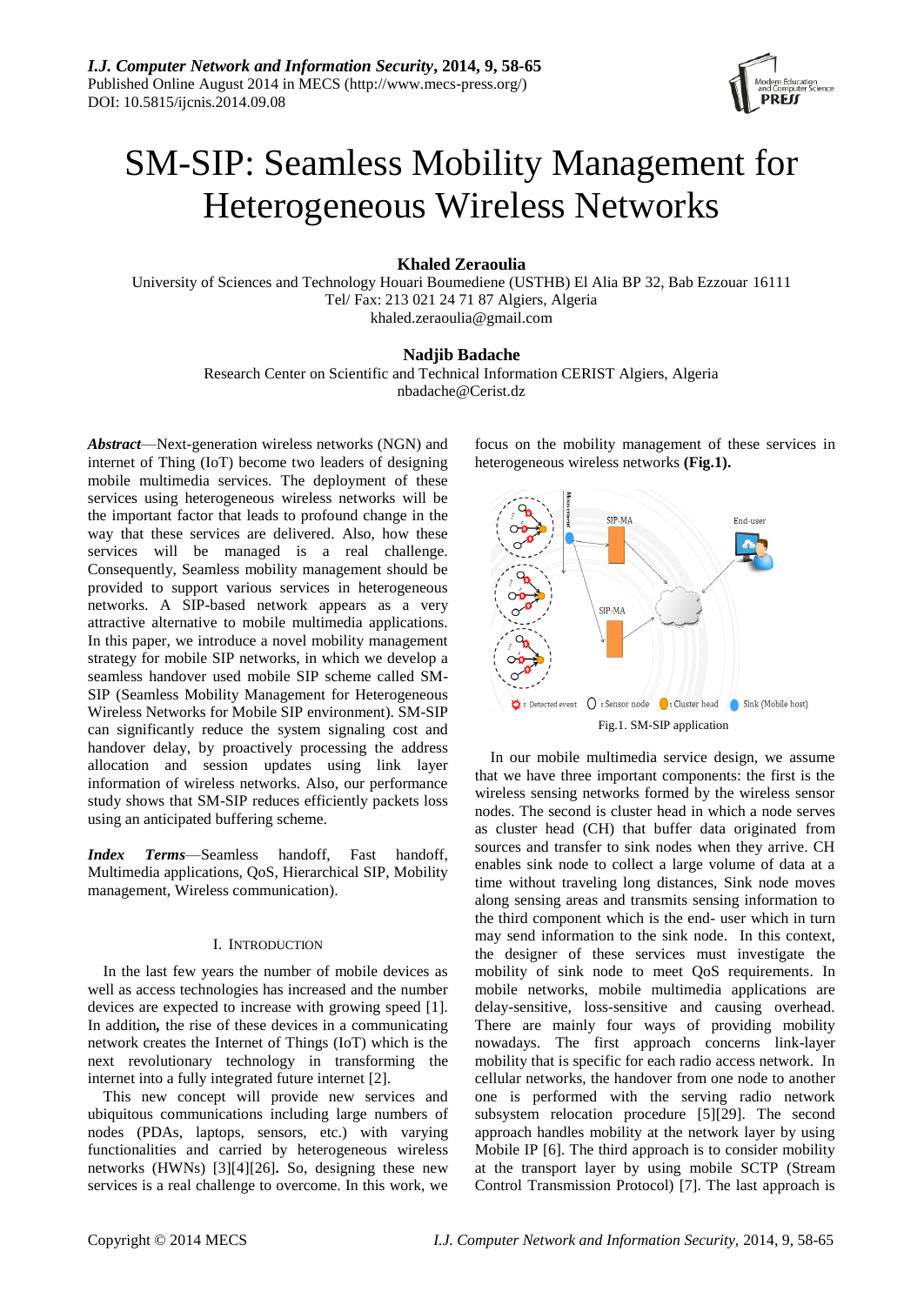to use application-layer mobility with Session Initiation Protocol (SIP) [8].

Although the mobile SIP and mobile IPv6 [9][10] offer mobility management capability, mobile IPv6 is not suitable for supporting streaming media with stringent delay and eliminates packet losses requirements. Enabling mobility in IP networks is an important issue for making use of the many light-weight devices appearing at the market. The IP mobility support being standardized in the IETF uses tunnelling of IP packets from a Home Agent to a Foreign Agent to make the mobility transparent to the higher layer. There are a number of problems associated with Mobile IP, such as routing, each host needing a home IP address, tunnelling management, etc. furthermore, Future mobile systems, user demand for continuous connectivity is increasing irrespective of which type of interface or network they are using. With the growth of the wireless internet and the mobile computing marketplace we expect to see mobility without any geographical or network boundaries.

In addition, several works in littirature investigated all-IP communication between WSN and IPv6 networks [11][12], such as IPv6 over Low power Wireless Personal Area Networks (6Lo-WPAN)[13] which is a protocol architecture that has recently been ratified to enable the seamless interconnectionof wireless sensor networks (WSN) to the Internet. Although, these works bring significant impact especially for interconnection way and data transmission, these improvements remain insufficient against flexibility, address configuration, Mobility, routing mechanisme and congestion problem.

In this situation, the mobility management needs careful investigation to offer reasonable delays and packet loss for mobile multimedia and real time applications in different type of network. Mobile-SIP is evolving as the dominant protocol for multimedia call control in wireless and mobile networks. Providing seamless mobility support is one of the most challenging problems towards the system integration of fourth generation (4G) wireless networks [14]. Most of the related literature focuses on seamless mobility aiming to reduce the packet loss rate and handover delay which would eventually lead to efficiency mobile multimedia communication. Also, application-layer mobility management protocol like the Session Initiation Protocol (SIP) has been considered as the right candidate for handling mobility in the heterogeneous 4G wireless networks.

Several contributions have been proposed to improve performance during handover [15] [16] [17]. Handover latency is the primary cause of packet loss resulting in performance degradation of Mobile IPv6 or mobile SIP. Mobile IPv6 with fast Handover enables a Mobile Node (MN) to quickly detect at the IP layer that it has moved to a new subnet by receiving link-related information from the link-layer [18]. Several research have been conducted in order to improve Link layer handoff performance in terms of handoff delays and packet loss rates for fast handover transmission. Since probe delays consist of the main contributor to the overall L2 handoff latency. [19]

proposed a new intelligent fast handover scheme for mobile IPv6-based WLANs. The new approach consists of equipping mobile nodes with pre-configured mobility pattern to select new access point prior to attachment. [20] conducted a simulative evaluation of the overall performance of Fast Handovers for Mobile IPv6 in comparison. [21] enhanced buffer management scheme for Fast handover protocol*.* [22] described a fast handover scheme based mobile IP ( FMIPv6) combining two operation modes is analyzed considering the PPMF that is affected by the radius of a cell, velocity of mobile nodes, and the layer 2 triggering time. The effect of system parameters, such as the PPMF, the time required to process additional layer 3 signaling, and the layer 2 trigger time, is analytically investigated with respect to the signaling cost and the packet delivery cost. [18] proposed an enhancement to Fast Mobile IPv6 handover (FMIPv6), based on link layer information. Also, we proposed in [23] a seamless multimedia handoff for hierarchical mobile with a novel anticipate buffering scheme. [8] proposed a Predictive Address Reservation with SIP (PAR-SIP) which decreases handoff delay by proactively processing the address allocation and session update using link layer information of wireless networks. [24] introduced application layer techniques to achieve fast handoff for real-time based multimedia traffic in a SIP signaling environment.

In our previous work [16], we introduced fast hierarchical mechanism FHSIP based on PARSIP mechanism [8]. The main contribution of our work is the integrating our anticipated buffering scheme [23] in our fast hierarchical mobile SIP described in [16] to provide a seamless mobility management over heterogeneous networks.

Also, we try to eliminate packet loss and minimise handover latency for mobile multimedia services. At first, a novel buffering scheme is integrated to achieve free packet loss on fast hierarchical mobile sip environment in which we develop a seamless handover scheme called SM-SIP (Seamless Mobility scheme for [Mobile SIP](http://www.freepbx.org/forum/freepbx/tips-and-tricks/mobile-sip-environment)  [environment\)](http://www.freepbx.org/forum/freepbx/tips-and-tricks/mobile-sip-environment). SM-SIP can significantly reduce the system signalling cost and handover delay, by proactively processing the address allocation and session updates using link layer information of wireless networks. Also, our performance study shows that SM-SIP reduces efficiently packets loss using an anticipated buffering scheme.

The rest of the paper is organized as follows. Section II provides theoritical backround. Implementation and Simulation details of our proposed solution SM-SIP are described in section III and IV. We finally conclude the paper in section V.

### II. THEORITICAL BACKGROUND

Mobile IP is designed for mobility management; it causes a high latency and signalling overhead during handover. Therefore, advanced mobility mechanisms improving Mobile SIP are desirable to perform efficient handover. Also, appropriate Quality of Service (QoS)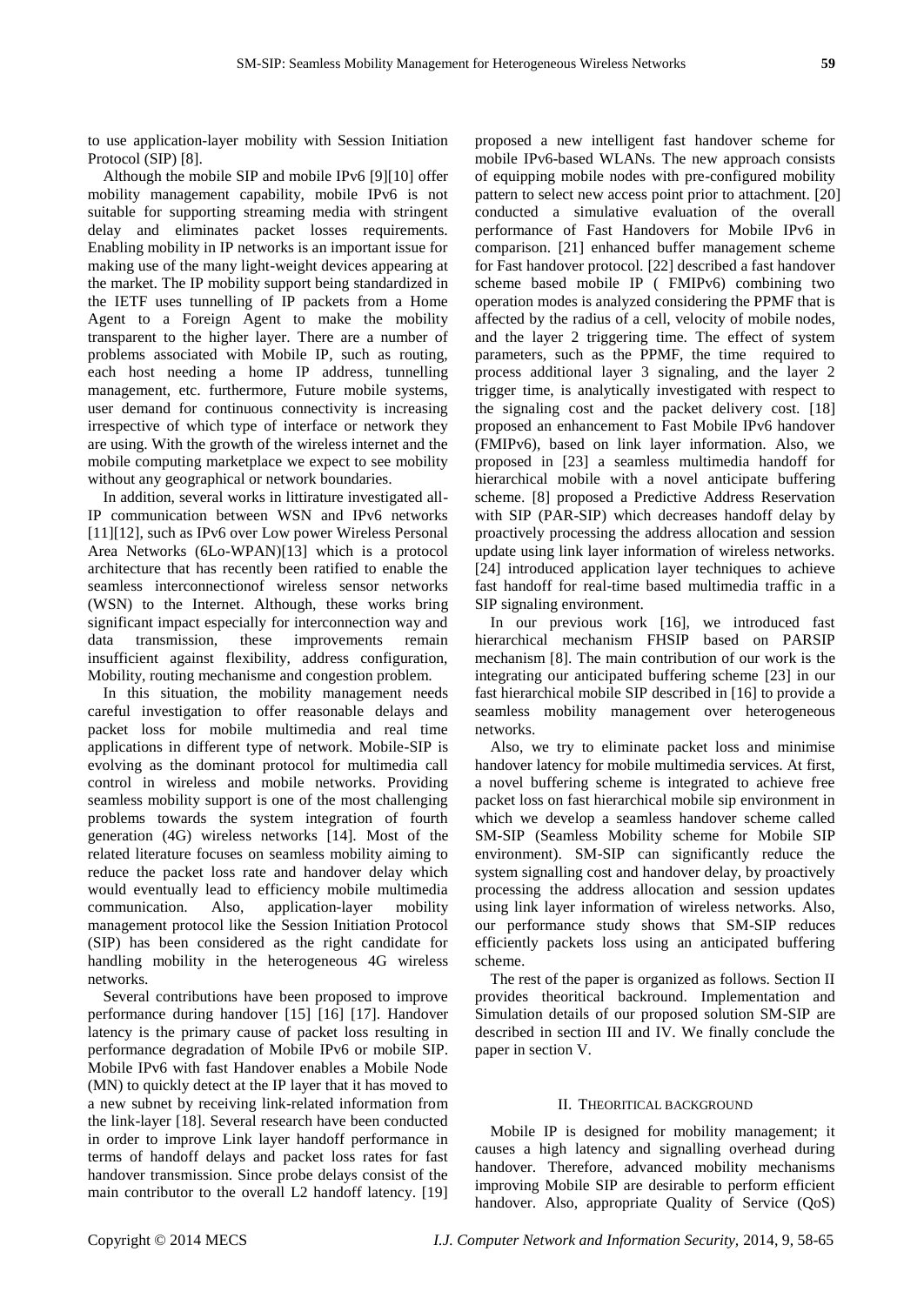support is needed for mobility-enhanced in order to meet mobile user's expectations. For these raisons, our solution SM-SIP uses the Handover Layer 2 information to anticpate buffering scheme. To enhance the fast handover mechanism in SM-SIP we adopte the movement detection defined in PAR-SIP[ 8] where each mobile node starts to search another reachable access point (AP) using active scan as the Signal to Noise Ratio (SNR) value of the current AP falls below the Cell Search Threshold. HMSIP [25] is used to reduce signaling overhead and handoff delay inside the same domain in a SIP environment. It follows the general regional registration approach found in various intra-domains mobility schemes (MIP-RR, HMIPv6) [9] and builds on SIP hierarchical registration. HMSIP defined a new entity responsible for locally handling intra-domain mobility called SIP Mobility Agent (SIPMA). SIPMA is a domain border router enhanced with the functionality of SIP Proxy and SIP Registrar. HMSIP allocates two IP addresses to the Mobile Host (MH), a local address (LA) reflecting the MH current point of attachment allocated by the serving access router and a global Domain Address (DA) used to uniquely identify the MH during its roaming inside the same domain, and is allocated by the SIP MA. The SIP MA maintains and manages a data base of soft state mappings between the SIP URI, the DA and the LA for each mobile that roams inside the domain. HMSIP caters for intra-domain mobility and relies on Mobile SIP2 for handling inter-domain mobility.

SM-SIP is based on Hierarchical Mobile SIP to reduce signalling overhead and support seamless handoff in wireless/mobile networks. The regional registration procedure proposed by HMSIP offers low handoff delay, but it remains too high for real time applications which require low handoff. HMSIP can't offer such delays even by eliminating home registration procedure because in addition to time necessary for Link layer handoff*,* the MH must detect movements in the network layer (it must discover that it is on a new sub-network using Router Advertisement (RA), which a router periodically broadcasts), obtain a new IP Address, re-configure its own network interface and some network parameters to communicate again, and finally update its location information by sending the *SIP REGISTER* message to the local registrar. Among the above steps, address allocation takes the most part of the handoff delay. DRCP [27] reduces the address allocation time; a handoff still requires a few hundred milliseconds. Address acquisition becomes then the main cause in degrading the service quality in real-time applications. For this reason and in order to reduce handoff delay at a value suitable for real time applications, we propose to reinforce HMSIP with a Predictive Reservation Address mechanism (PAR) **(Fig.2).** The regional registration procedure proposed by HMSIP offers low handoff delay, but it remains too high for real time applications which require handoff delay to avoid service degradation. So, to reduce total handover latency, PAR (Predictive Address Reservation) mechanism with HMSIP allows not only reducing handoff delay but also signalling overhead. To obtain



a new IP address in advance, MH must forecast its network layer movements before receiving RA (Router Advertisement) from a router. Network layer movements detection is done as follows: When the Signal to Noise Ratio value (SNR) of the current access point (AP) falls below the Cell Search Threshold, the MH starts to search another reachable AP with higher SNR than the current one (active scan). After the selection of such an AP and using an AP list, MH can verify whether the predictive AP belongs to the same access router or to a neighbour one. If the predictive AP belongs to the same access router, a link layer handoff is performed using its address MAC, else MH starts the Address Reservation Process. To the SIP-MA entity is added a data base to manage the domain access routers information. Each AR contains a neighbour AR information table, updated periodically by the SIP MA entity, to allocate a temporary address and to create an AP list for the MH.



Fig.3. PAR-HMSIP handoff flow [16]

The address reservation process is carried out in the same manner as in [8] with some modifications adapting it to the hierarchical environment. When a MH detects network layer handoff, it sends a reservation request to the current AR, cAR, as shown in the **(Fig.3)**. The cAR sends to MH a temporary local address, topologically correct for the new sub network, and asks the SIP-MA router to validate this address. The SIP-MA router verifies that the allocated address is not used and replies with a validation message. The cAR then authorizes MH to use the allocated address. After this, MH sends a SIP REGISTER message to the SIP registrar of the serving SIP-MA and receives the OK message as a reply before the triggering of the link layer handoff. All mobility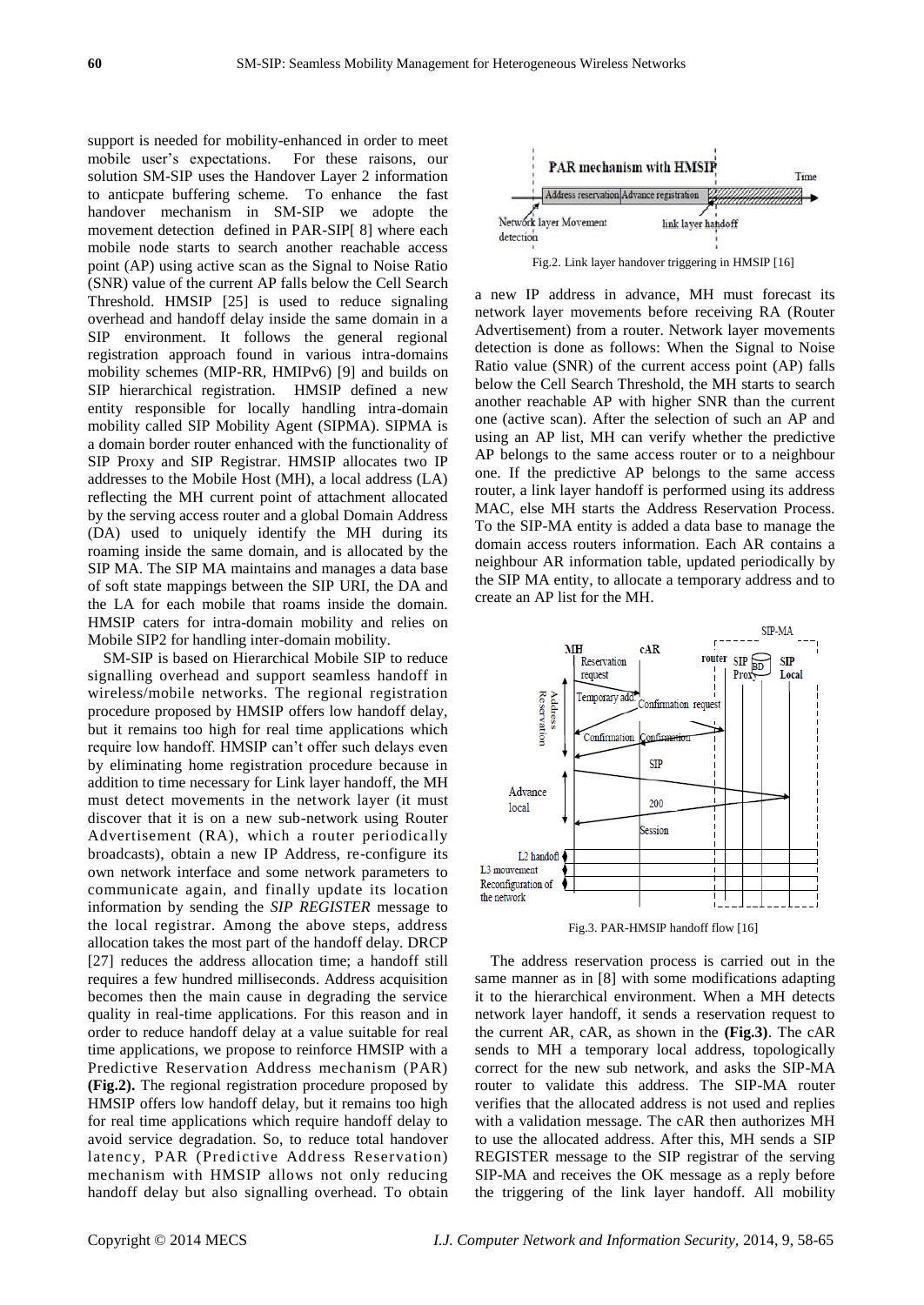support using SIP proposals, privilege the reestablishment of the ongoing sessions (the SIP re-INVITE message) against the location information update after a handoff. But, in HMSIP environment there is no need to reestablish the ongoing SIP sessions after an intra-domain handoff, because the SIP-MA is informed about the new LA of the MH via the regional registration procedure and is able to Mobile SIP. Redirect the data path to the new location. Therefore there is also no need to re-establish in advance an ongoing session in SM-SIP. This allows reducing the number of procedures to be performed before the link layer handoff triggering and therefore the increase of the probability so that the tasks to be performed before the link layer handoff terminate before the triggering of the link layer handoff.

#### III. SM-SIP

Mobility management with provision of seamless mobility and service continuity is the key topic in mobile network. In this section we will discuss our proposed scheme (SM-SIP).

Our solution tries to provide good QoS performance support for mobile multimedia applications*.* Signaling overhead and handoff delays are reducing by using fast handover mechanism (combining: Predictive address reservation, handover anticipated) over HMSIP mode. Also, SM-SIP may guarantee seamless multimedia handover as long as the MH moves. But it is still not enough to enhance packet loss over real time and multimedia services. So we propose a integrate data buffering scheme [23] to reduce the amount of buffered user data along with the application requirements by integrating a fast buffering mechanism.

## *Loss free packet: (Anticipated buffering process using security threshold)*

To minimize loss packet during handover, SM-SIP proposes an anticipate buffering **(Fig.4)** process with conditional tunnelling. This process enabling the temporary storage of the tunnelled before the handover packets, thus eliminating packet loss occurred during the link layer handover period.

In Handoff mechanism, Signal strength based measurements are considered due to its simplicity [28]. Building on this, we define the two following metrics:

*a) LT (Loss threshold):* A packet may be considered as lost if it is received with Signal Strength (SS) less than LT.

*b) ST (Security threshold):* This threshold may be useful to synchronize with the start of Buffering application Handover: related to the initial idea was to start buffering with a broadcast message «Handoff Initiate». However, there may be packets loss before sending this message; we define the security threshold for anticipating the buffering before the signal level deteriorates. Soon as the mobile host receives the signal

strength equal to the security threshold, it sends a message Application Control Buffer (RCB) to its old access router. This message acts as initiator of storing packets in the buffer. While the packets are being stored, the old access router sends a copy of these packets until there is a disconnection from the mobile host (reached the loss threshold). Note that the buffering continues until the connection with the new router is established and make a record with the new router.



Fig.4. Anticipated Buffering Process [23]

SM-SIP handover **(Fig.5)** is described as follows:



Fig.5. SM-SIP handover

The handoff procedure in mobile SIP environment consists of six subprocedures **(Tab.1)**. Delay for each sub-procedure can be represented with T0~T5 as following: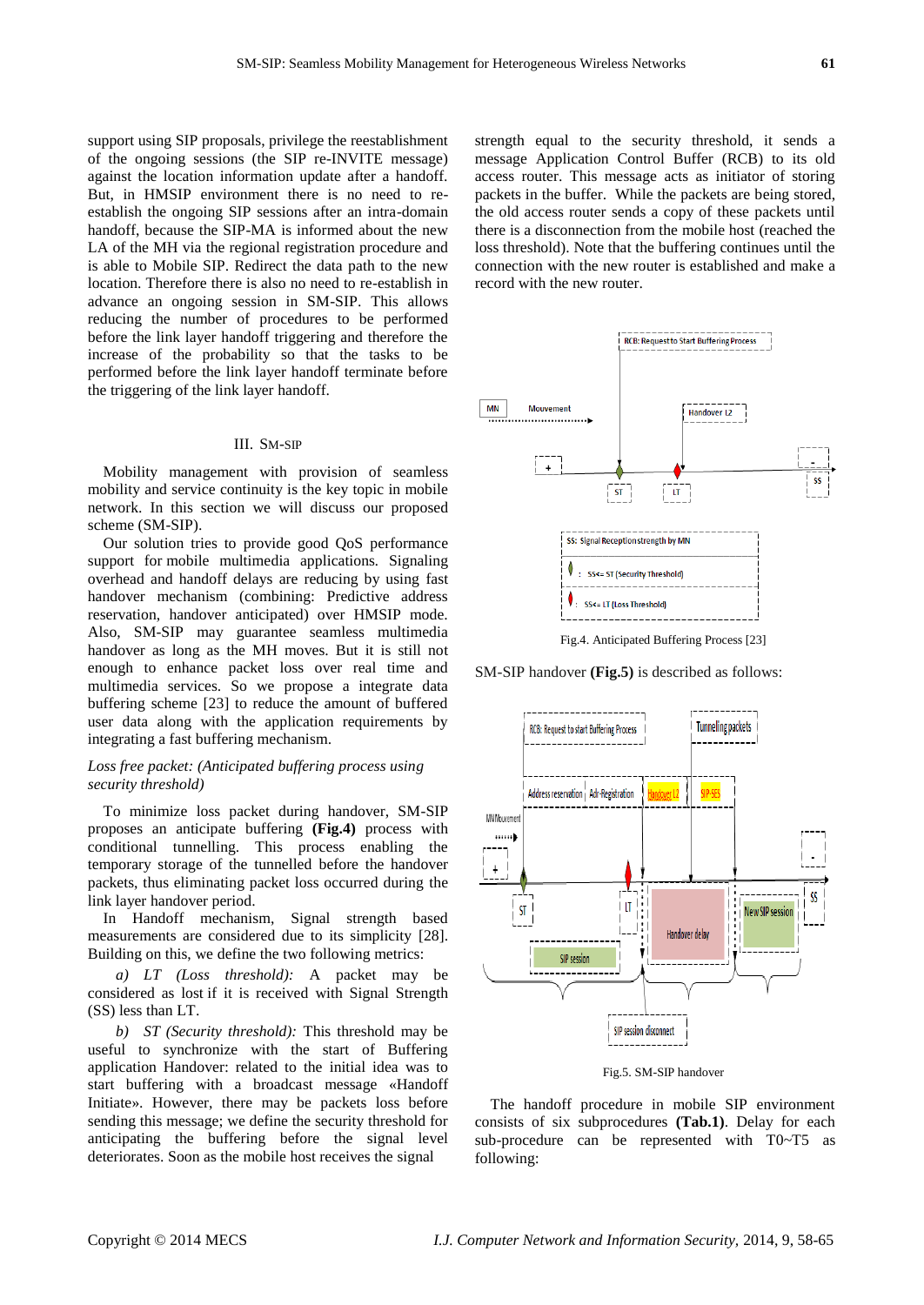| racierii manuo ter suo procedures |                               |
|-----------------------------------|-------------------------------|
| T <sub>0</sub>                    | Link layer handoff delay      |
| T1                                | Movement detection delay      |
| T <sub>2</sub>                    | Address allocation delay      |
| T3                                | Configuration delay           |
| T4                                | SIP re-INVITE Delay           |
| T5                                | RTP packet transmission delay |

Table.1. handover sub-procedures

$$
SIP\_Handoff\_Delay = T0 + T1 + T2 + T3 + T4 + T5
$$
 (1)

With PAR and link layer mechanisms, the delay required for DHCP Transaction and the re-INVITE procedure is not necessary since a MN proactively performs the address allocation and re-INVITE procedure before handoff. Thus, T2 and T4 values appeared zero. The total handoff delay can be estimated with the following [8]:

$$
SIP-Fast\_Handoff\_Delay = SIP\_Handoff\_Delay - T2 - T4
$$
  
= T0 + T1 + T3 + T5 (2)

The integration of PAR mechanism in HMSIP (regional registration) reduce efficiently both handover overhead and delay, moreover, Address reservation delay and registration delay values appeared zero(executed in parallel within an existing SIP session). So, SIM-SIP handoff delay can be estimated as follow:

$$
SM-SIP_Handoff_Delay = T0+T6
$$
 (3)

Where  $T6 = SIP-SES$ : Reconfiguration time + Time to establish a new SIP session in HMSIP. Note that with SM-SIP **(Fig.5)**:

$$
T6 \leq T4 + T5 \tag{4}
$$

#### IV. SIMULATION

- *1 Simulation scenario*
	- *We assume that there is no change in direction while the MH moves inside the overlapping area.*
	- *Simulator: Ns-allinone-2.34*
	- *Network: 1000\*1000*
	- *Modulation: DSSS*
	- *Bandwidth: 100 mbps*
	- *Traffic generator: video*
	- *Packet rate: 50 packet per second*
	- *Packet size: 512 bytes*
	- *Loss Threshold: 3.41828e-10 Watts*

[27] presented a method to simulate sending the video in NS-2. We used this method to simulate the behavior of video transmission to mobile node. Obtaining a trace file can be using as scenario of sending video frames, this trace can be read by the simulator NS-2 (**Fig.6)**. This will correspond to a send data during simulation.



Fig.6. Video simulation model over NS-2

#### *2 Simulation results*

In this section, we analyze the SM-SIP performance against different mobility solutions. It will be carried out four aspects: handover latency, throughput, jitter and handover loss packets. As we analyzed the performance of our proposed scheme we proved that SM-SIP transmits message faster and efficient than FMIPv6, FHMIPv6 and HMIPv6.



Fig.7. Latency handover vs moving speed

**Fig.7 and Fig.8** show the increase in the handover latency and the packet loss due to an increase in moving speed of MHs. As can be seen, SM-SIP approach performs better than FHMIPV6, HMIPv6 and HMSIP in terms of the handover latency and packet loss. Although the SM-SIP (*with the integration of thresholds: ST-LT, Using HMSIP, Predictive Address Reservation*) is designed to minimize the packet loss and the latency during a handover, a worse performance is observed with respect to HMIPv6 and HMSIP. In contrast, SM-SIP provides a low latency handover (1.04 and 1.75 s). This is due to the fundamental difference between handover registrations and anticipation Procedures in SM-SIP and other procedures. Furthermore, the number of packets lost depends on the moving speed of MH.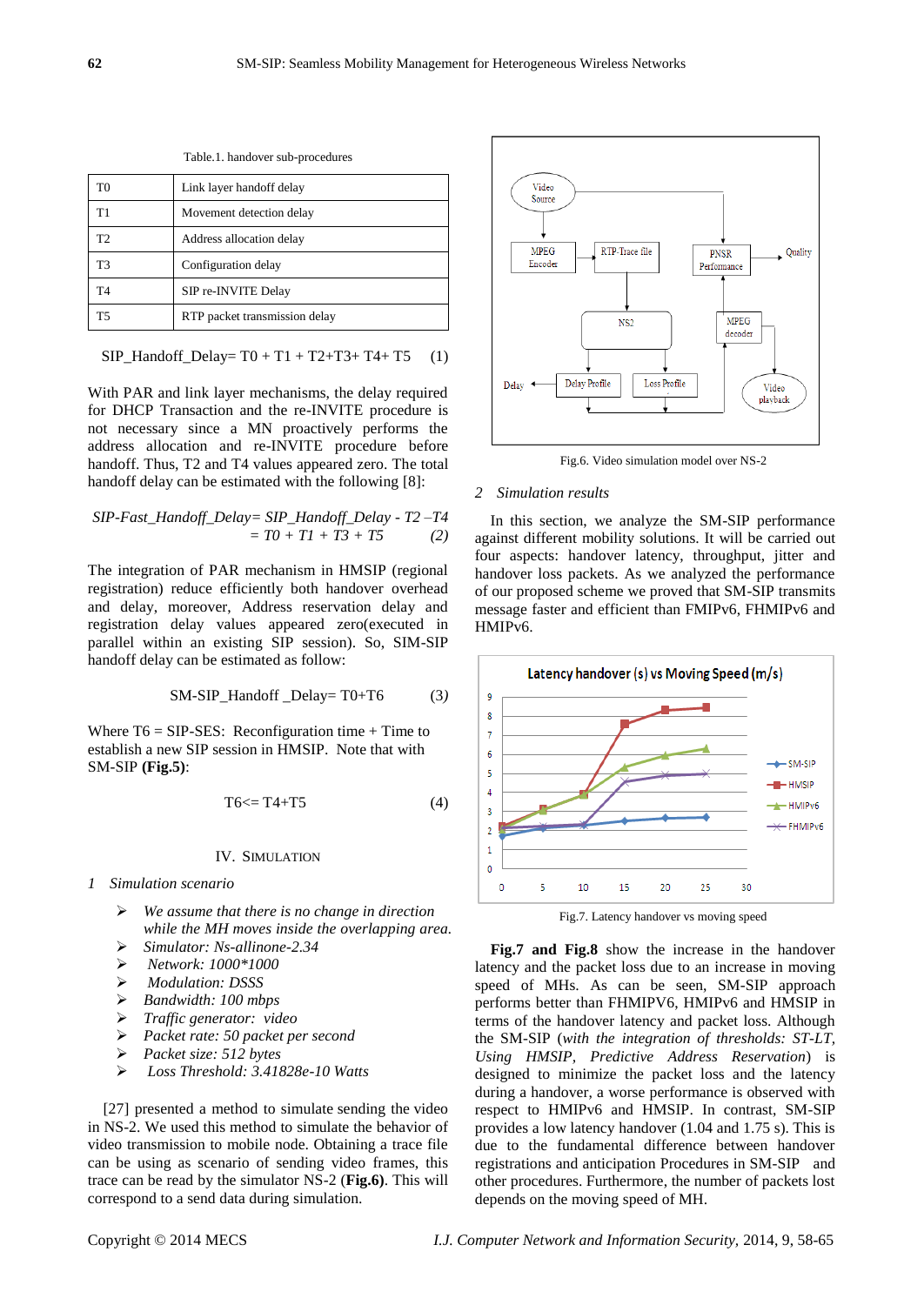

Fig.8. Packet loss Rate (%) vs moving speed

As seen in the (**Fig.8**), SM-SIP packets lost rate is between 0 and 0.024. This means that the packet loss can totally eliminated if we use an anticipated buffering scheme.



Fig.9. Jitter vs sequence number generated

Fig.9 shows the jitter comparison under video sequence generated. The mean jitter for video traffic is 0.08 and 0.038s in HMSIP and SM-SIP correspondingly. In the other hand the mean jitter for video traffic is 0.14 and 0.18 s in HMIPV6 and FHMIPV6 correspondingly. Furthermore, we can see that when the payload is light, there is no loss in SM-SIP for video traffic. We can see also, that there is a difference between HMSIP and the SM-SIP6 under heavy background payload; Payload affects more to the performance of HMIPV6, FHMIPV6 and HMSIP than SM-SIP. When there is heavy background payload, the loss rate of HMIPV6, FHMIPV6 and HMSIP is bigger than that of SM-SIP.



Fig.10. throughput (Mb/s) Vs Moving speed

**Fig.10** shows the dependency of the system throughput on buffer size. We allocate different buffer sizes to mobile nodes to see the dependency of the aggregate throughput on the buffer size. Tha average throughput is: 29, 25, 26, and 33 for buffer size equal to: 40 packets, 100, 500, 1000 correspondingly.

We can say that under small buffer conditions and under video- traffic, a reduction the buffer size choice has a positive effect on the throughput performance. So, we can overcome throughput exceeds the saturation throughput, by allocating the right buffer size. This may not be easy in practice because one does not necessarily know a priori the number of clients in the system or their respective arrival processes. Fortunately, even if one cannot perfectly fit the buffer size to the traffic scenario, not much is lost in term of throughput. As we have seen, a smaller buffer gives identical throughput performance as a large buffer under ten users and more, in which case smaller buffers outperform large buffers.

## V. CONCLUSION

This paper proposes a handover scheme for achieving mobile multimedia services. The integration of the PAR mechanism with the Hierarchical Mobile SIP reduces significantly the handoff latency. Also, the integration of anticipated buffering reduces significantly the handoff packet losses during the handover process but its integration with the HMSIP environment provides better handoff performance. The paper analyzes the scheme's performance parameters, including the handover latency, throughput, jitter and handover loss packets. As we analyzed the performance of our proposed scheme we proved that SM-SIP transmits message faster and efficient than FMIPv6, FHMIPv6 and HMIPv6.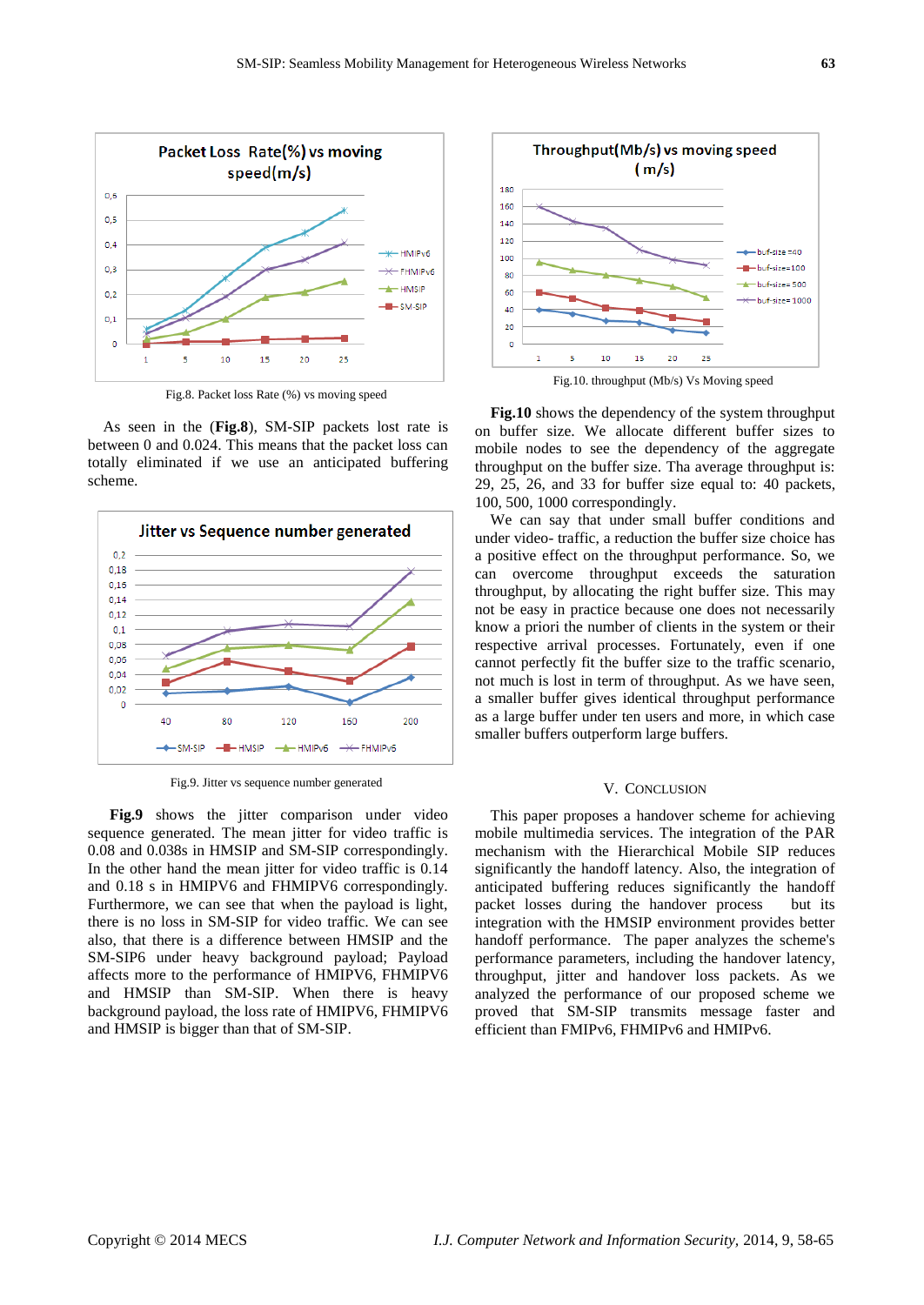#### **REFERENCES**

- [1] J.Puttonen, "Mobility Management in Wireless". Published *PhD thesis, University of Jyvaskyla,* Finland, 2006.
- [2] J.Gubbi, R.Buyya, S.Marusic, M.Palaniswami, "Internet of Things (IoT): A vision, architectural elements, and future directions", Future Generation Computer Systems, Vol.29, P.1645-1660, 2013.
- [3] M.Ulema, J.M.Nogueira, and B.Kozbe "Management of Wireless Ad Hoc Networks andWireless Sensor Networks", *Journal of Network and Systems Management, Vol. 14, No. 3, 200677.*
- [4] K.Yang, Y.Wu, H.Chen, "QoS-aware routing in emerging heterogeneous wireless networks, Quality-of-Service-Based Routing Algorithms for Heterogeneous Networks" IEEE Communications Magazine, 2007.
- [5] H.Fathi, S.Chakraborty and R.Prasad, "Mobility Management for VoIP in 3G System: Evaluation of Low-Latency Handover Schemes", IEEE Wireless *Communication magazine, Vol. 12, Issue 2*, pp. 96-104, 2005.
- [6] C.Perkins," IP Mobility Support forIPv4,"RFC3344, IETF", August2002, [http://www.ietf.org/rfc/rfc3344.txt?number=3344/](http://www.ietf.org/rfc/rfc3344.txt?number=3344/%20(Accessed)  [\(Accessed](http://www.ietf.org/rfc/rfc3344.txt?number=3344/%20(Accessed) 20 March 2011).
- [7] Y.Leu, "A novel network mobility handoff scheme using SIP and SCTP for multimedia applications", Journal of Network and Computer Applications, vol*. 32, pp*. 1073– 1091, 2009.
- [8] W.M.Kim, K.Kim, C.Lee.Yu and L.Link, "Layer Assisted Mobility Support Using SIP for Real-time Multimedia Communicationsé" ACM MobiWac. Philadelphia, PA, U.S.A, 2004.
- [9] M.Tao, H. Yu, "A Smooth Handover Scheme for Fast-Moving Users in Mobile IPv6 Networks", WIRELESS *PERSONAL COMMUNICATIONS,* Vol.60, No 4, pp. 649- 664, 2010.
- [10] L.J.HANG, P.Samuel, "Evaluating the Performance of Fast Handover for Hierarchical MIPv6 in Cellular Networks", JOURNAL *OF NETWORKS*, Vol. 3, No. 6, pp. 36-43, 2008.
- [11] W. Xiaonan, Q. Huanyan, "Research on all-IP communication between wireless sensor networks and IPv6 networks", Computer Standards & Interfaces, vol 35, pp 403–414, 2013.
- [12] W.Xiaonan, Z.Shan, "All-IP communication between wireless sensor networks and IPv6 networks based on location information" Computer Standards & Interfaces, vol. 35, pp 65–77, 2013.
- [13] A.Berguiga, H.Youssef, "A Fast Handover Scheme for Proxy-based Mobility in Wireless Sensor Networks" *MobiWac'12,* October 21–22, Paphos, Cyprus, 2012.
- [14] N.Banerjee, W.Wu, K.Basu, S.K.Das, "Analysis of SIPbased mobility management in 4G wireless networks" Computer Communications", vol. 27, pp.697–707, 2004.
- [15] N.Banerjee, A. Acharya and S.K.Das, "Seamless SIPbased mobility for multimedia applications," IEEE *Network*, vol. 20, no. 2, 2006.
- [16] F.Chahbour, N.Nouali, K.Zeraoulia, "Fast Handoff for Hierarchical Mobile SIP network ",The Third World Enformatika Conference, WEC'05, April 27-29, Istanbul, Turkey, 2005.
- [17] Y.Leu, "A novel network mobility handoff scheme using SIP and SCTP for multimedia applications", Journal of Network and Computer Applications *Vol. 32, pp*. 1073– 1091, 2009.
- [18] M.Alnas, I.Awan, R.D.W.Holton, "Performance" Evaluation of Fast Handover in Mobile IPv6 Based on Link-Layer Information", the Journal of Systems and Software 83 1644–1650, 2010.
- [19] L.J.Zhang, S.Pierre, "Intelligent Fast Handover Scheme for Mobile IPv6-based Wireless Local Area" Networks IJCSNS International Journal of Computer Science and Network 60 Security, VOL.9 No.8, August 2009
- [20] M.Torrent, X.Perez-Costa, S.Sallent-Ribes,"A Performance Study of Fast Handovers for Mobile IPv6", 28th Annual IEEE International Conference on Local Computer Networks (LCN'03), 2003.
- [21] Yao.M, and Chen.Y" An Enhanced Buffer Management Scheme for Fast Handover Protocol", Proceedings of the 24th International Conference on Distributed Computing Systems Workshops (ICDCSW'04), 2004.
- [22] S.Ryu, K.Lee, Y.Mun, "Optimized fast handover scheme in Mobile IPv6 networks to support mobile users for cloud computing J Supercomput, 2010.
- [23] K.Zeraoulia, N.Badache, "Seamless Multimedia Handoff for Hierarchical Mobile IPv6" The Seventh International Conference on Wireless and Mobile Communications ICWMC 2011 June 19-24, Luxembourg, 2011.
- [24] A.Dutta, S.Madhani, W.Chen," Fast-handoff Schemes for Application Layer Mobility Management", 15th IEEE International Symposium on Personal, Indoor and Mobile Radio Communications, PIMRC 2004, 2004.
- [25] N.C.Chang, T.Mai, L.H.Chang, "HMSIP: Hierarchical Multicast SIP Protocol for streaming multimedia in wireless networks", IEEE International Conference on Networking, Sensing and Control, Taipei, Taiwan, March 21-23, 2004.
- [26] A.Barnawi,A.H.Altalhi,M.R.Qureshi,A.I.Khan, "Evaluation of IP Multimedia Subsystem based Mobile Mass Examination System" I. J. Computer Network and *Information Security*, 2012, 4, 1-12
- [27] S.Linck, E.Mory, J.Bourgeois, E.Dedu,"Video quality estimation of DCCP streaming over wireless networks", 14th Euromicro International Conference on Parallel, Distributed, and Network-Based Processing, February 15th - 17th, Montb diard-Sochaux – France, 2006.
- [28] M.N.Vikas,K.N.Keshava,R.K.Prabhas,I.Hameem-Shanava, "Efficient Hand off using Fuzzy and Simulated Annealing" I. J. Computer Network and Information Security, 2012, 1, 17-23
- [29] A.Bhuvaneswari, E.G.D.Prakash Raj, "An Overview of Vertical Handoff Decision Making Algorithms" I. J. Computer Network and Information Security, 2012, 9, 55- 62.

## **Authors' Profiles**

**Zeraoulia Khaled** He graduated in 2002 as Dipl. Eng, and got his Master in 2005 from Electrical Engineering and computer science (USTHB), with a thesis on "video transmission over wireless networks". Since 2008 he is PhD student in this faculty, working on a thesis entitled "Quality of Services in wireless multimedia mobile communications".

**Nadjib Badache** received the engineer degree in computer science from the University of Constantine, Algeria, in 1978 and the master's and PhD degrees from the University of Sciences and Technology Houari Boummediene (USTHB),